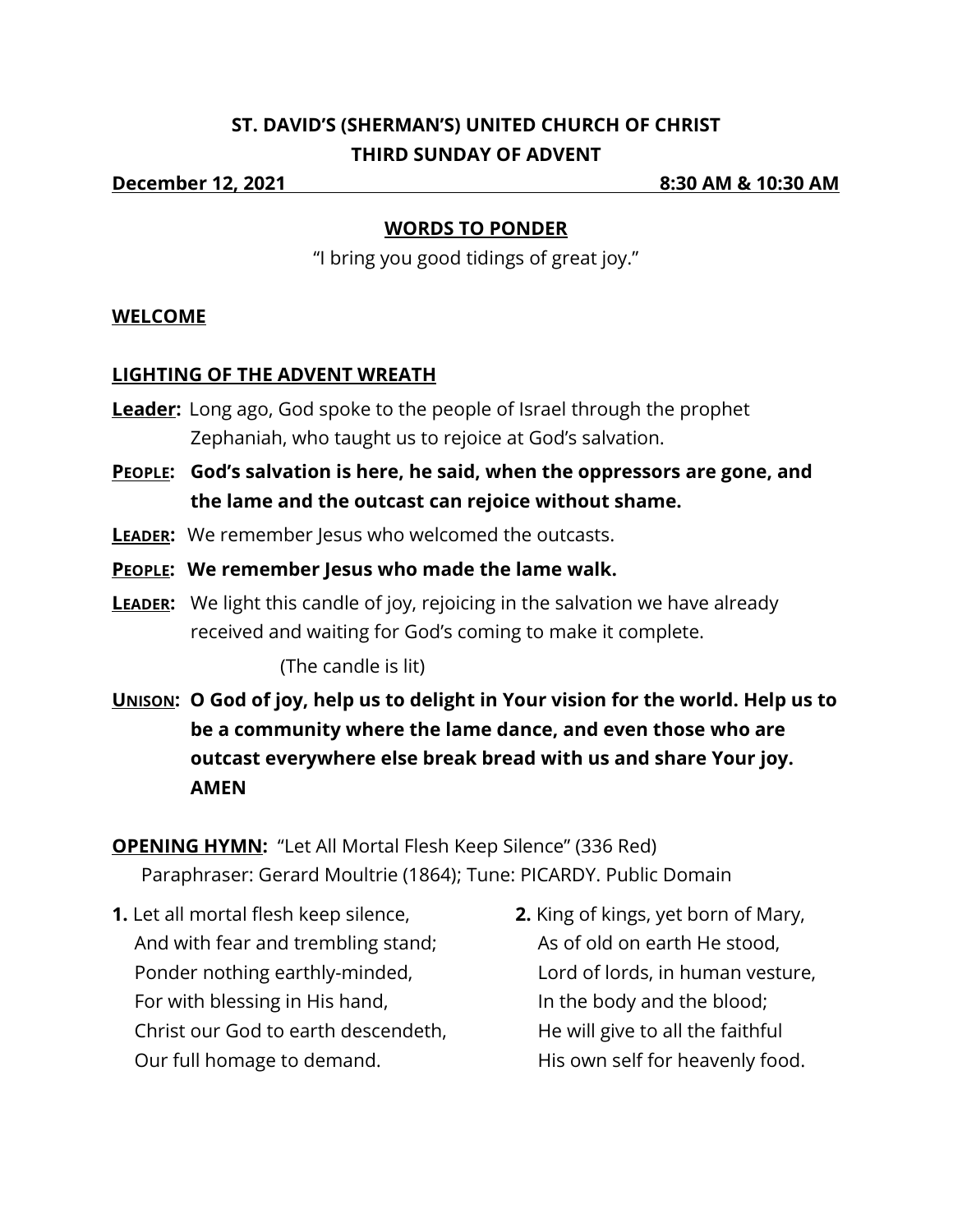- **3.** Rank on rank the host of heaven Spreads its vanguard on the way, As the Light of light descendeth From the realms of endless day, That the powers of hell may vanish As the darkness clears away.
- **4.** At His feet the six-winged seraph, Cherubim with sleepless eye, Veil their faces to the presence, As with ceaseless voice they cry: "Alleluia, Alleluia, Alleluia, Lord Most High!"

## **UNISON PRAYER**

**Glorious God, we approach You this day with a song in our hearts and praise on our lips. You have chosen to dwell in our midst and bring us salvation. You are the wellspring of all goodness from whom we draw life-giving sustenance. Your glory is manifest throughout creation. We will proclaim to the nations how Your name is exalted.**

**As a warrior in battle, You attack the forces of oppression. Make us as determined to see that justice prevails. Where there is hunger, help us to feed. Help us to provide shelter for those who are homeless.**

**Forbid that our warmth should lull us into neglecting their misery. Make us advocates for the voiceless, and a tower of strength for the powerless. Let others see in us a force for justice and peace as we combat whatever keeps Your people in chains.**

**Separate the chaff from the wheat in our lives, and help us to focus on the good we can do and be to Your glory. Make us receptive to the guidance Your Spirit provides. The storehouse of our faith is cluttered with well-meaning intentions; many of the past year's resolutions lie forgotten. Remove the gap between our words and our actions as we seek consistency in faith and living. We have offered our prayer; now we commit to You our time and our efforts.** 

**AMEN**

**HOLY SCRIPTURES:** Zephaniah 3:14–20, Isaiah 12:2–6, Philippians 4:4–7

## **ZEPHANIAH 3:14–20**

**<sup>14</sup>** Sing, Daughter Zion; shout aloud, Israel! Be glad and rejoice with all your heart, Daughter Jerusalem! **<sup>15</sup>** The LORD has taken away your punishment, he has turned back your enemy. The LORD, the King of Israel, is with you; never again will you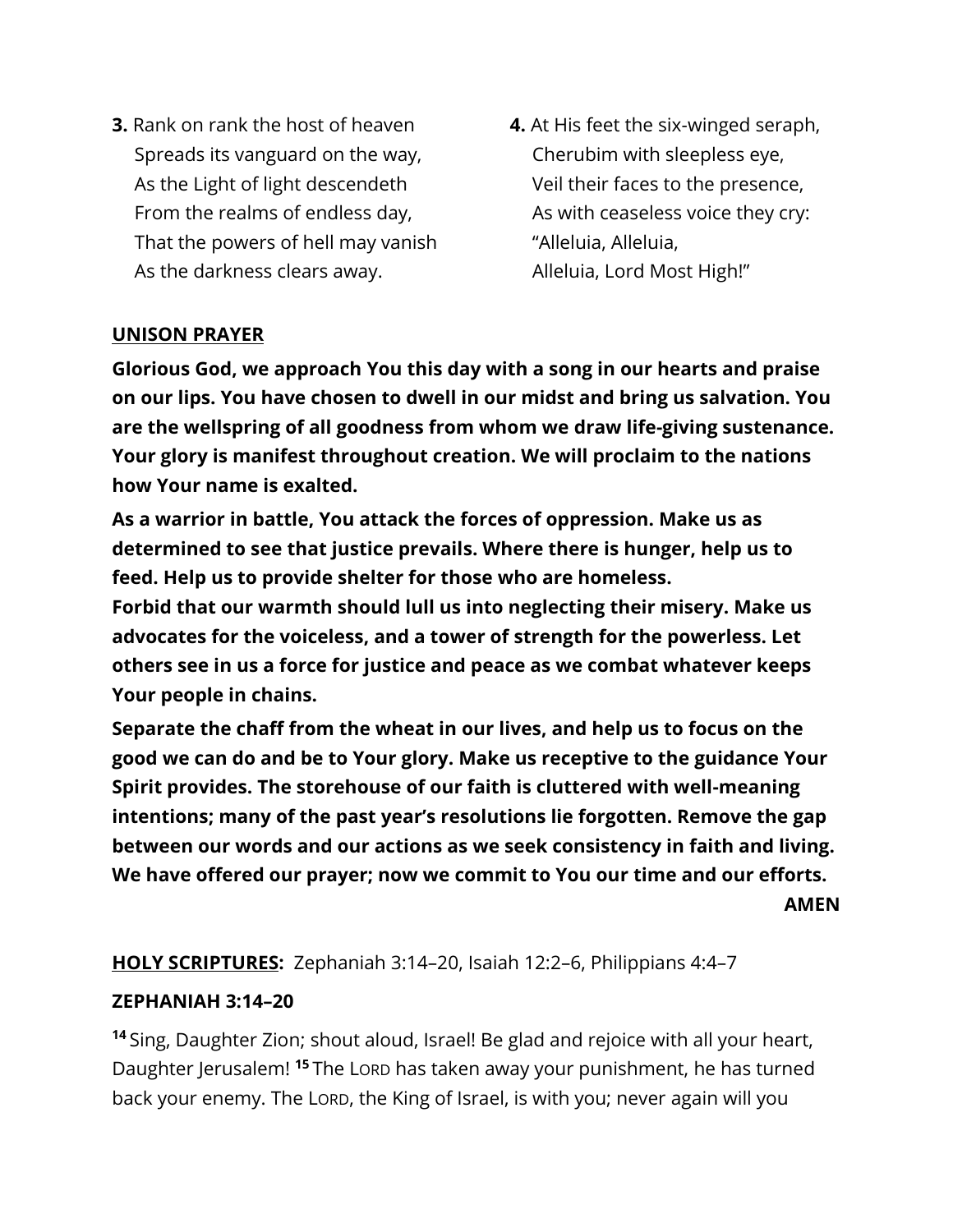fear any harm. **<sup>16</sup>** On that day they will say to Jerusalem, "Do not fear, Zion; do not let your hands hang limp. **<sup>17</sup>** The LORD your God is with you, the Mighty Warrior who saves. He will take great delight in you; in his love he will no longer rebuke you, but will rejoice over you with singing."

**<sup>18</sup>** "I will remove from you all who mourn over the loss of your appointed festivals, which is a burden and reproach for you. **<sup>19</sup>** At that time I will deal with all who oppressed you. I will rescue the lame; I will gather the exiles. I will give them praise and honor in every land where they have suffered shame. **<sup>20</sup>** At that time I will gather you; at that time I will bring you home. I will give you honor and praise among all the peoples of the earth when I restore your fortunes before your very eyes," says the LORD.

## **ISAIAH 12:2–6**

**<sup>2</sup>** Surely God is my salvation; I will trust and not be afraid. The LORD, the LORD himself, is my strength and my defense; he has become my salvation." **<sup>3</sup>** With joy you will draw water from the wells of salvation.

**4** In that day you will say:

"Give praise to the LORD, proclaim his name; make known among the nations what he has done, and proclaim that his name is exalted.

**<sup>5</sup>** Sing to the LORD, for he has done glorious things; let this be known to all the world.

**<sup>6</sup>** Shout aloud and sing for joy, people of Zion, for great is the Holy One of Israel among you."

# **PHILIPPIANS 4:4–7**

## **Final Exhortations**

<sup>4</sup> Rejoice in the Lord always. I will say it again: Rejoice!<sup>5</sup> Let your gentleness be evident to all. The Lord is near. <sup>6</sup> Do not be anxious about anything, but in every situation, by prayer and petition, with thanksgiving, present your requests to God. <sup>7</sup> And the peace of God, which transcends all understanding, will guard your hearts and your minds in Christ Jesus.